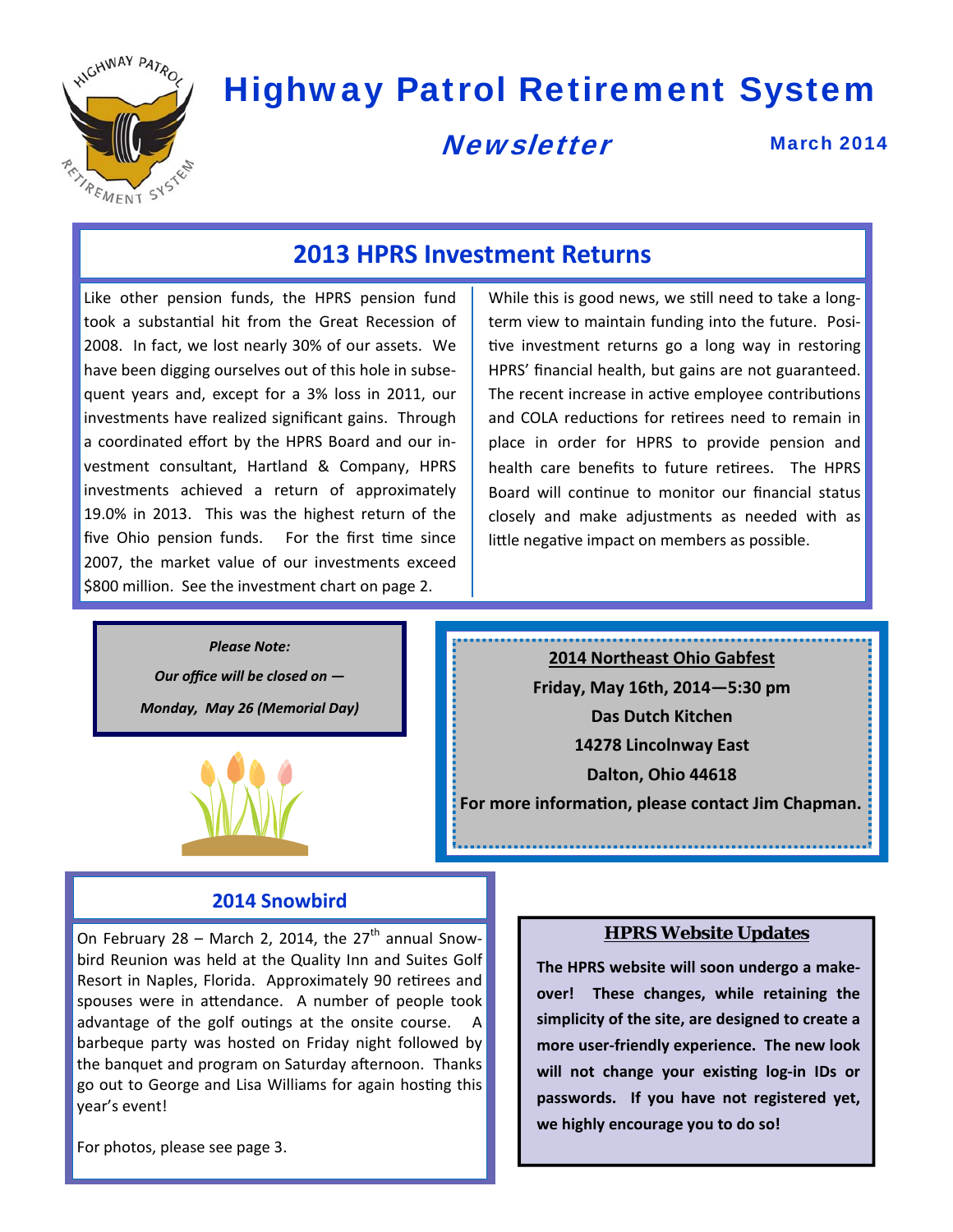

## **Primary vs. Secondary Health Insurance: What is the difference?**

The Coordination of Benefits ("COB") provision applies aall plans during a plan year are not more than the total when a person has health care coverage under more than one plan. The order of benefit determination rules govern the order in which each plan will pay a claim for benefits. The plan that pays first is called the primary plan. The primary plan must pay benefits in accordance with its policy terms without regard to the possibility that another plan may cover some expens‐ es. The plan that pays after the primary plan is the secondary plan. The secondary plan may reduce the bene‐ fits it pays so that payments from all plans do not ex‐ ceed 100% of the total allowable expense.

Allowable expenses are health care expenses, includ‐ ing deductibles, coinsurance and copayments, that are covered at least in part by any plan covering the per‐ son. When a plan provides benefits in the form of services, the reasonable cash value of each service will be considered an allowable expense and a benefit paid. An expense that is not covered by either plan is not an allowable expense. Any expense that a provider is pro‐ hibited from charging is not an allowable expense.

When the HPRS plan is secondary, it may reduce its benefits so that the total benefits paid or provided by

allowable expenses.

Also, keep in mind that insurers often negotiate significant discounts from health care providers in their net‐ work. Generally, the first bill you get from the provid‐ er does not reflect this discount. Therefore, do not, pay the first bill you get from the provider until you receive an "explanation of benefits" (EOB) form from your insurer. This EOB should show the discount has been applied to the charges for the provider. The EOB will also show how much the insurer will pay. Any remaining amount will be forwarded to your secondary insurance, if applicable. You will be responsible for the remaining amount, if any.

# **Bean Luncheon**

When: April 14, 2014 ‐ 12:15 pm Where: OSHP Academy

Cost of lunch is \$6.55 per person. A meeting will follow lunch.

RSVP: smartinez@dps.state.oh.us or 614-752-4672

Please note the 2014 HPRS Board and Com‐ mittee schedule has been changed and is posted online at www.ohprs.org. General‐ ly, meetings will be held the third Wednesday & Thursday of even‐numbered months. Health, Wellness and Disability Committee meetings will be held monthly as necessary.

| г нэ шисэмпсти нешты |                                                    |                            |  |
|----------------------|----------------------------------------------------|----------------------------|--|
| <b>Date</b>          | <b>Investment Portfolio</b><br><b>Market Value</b> | YTD<br>Increase/(Decrease) |  |
| $2/28/2014$ (est.)   | \$819,810,000                                      | 1.5%                       |  |
| 12/31/2013           | \$810.098.000                                      | 19.2%                      |  |
| 12/31/2012           | \$717,036,000                                      | 11.9%                      |  |
| 12/31/2011           | \$679.404.000                                      |                            |  |
|                      |                                                    |                            |  |

### **HPRS Investment Returns**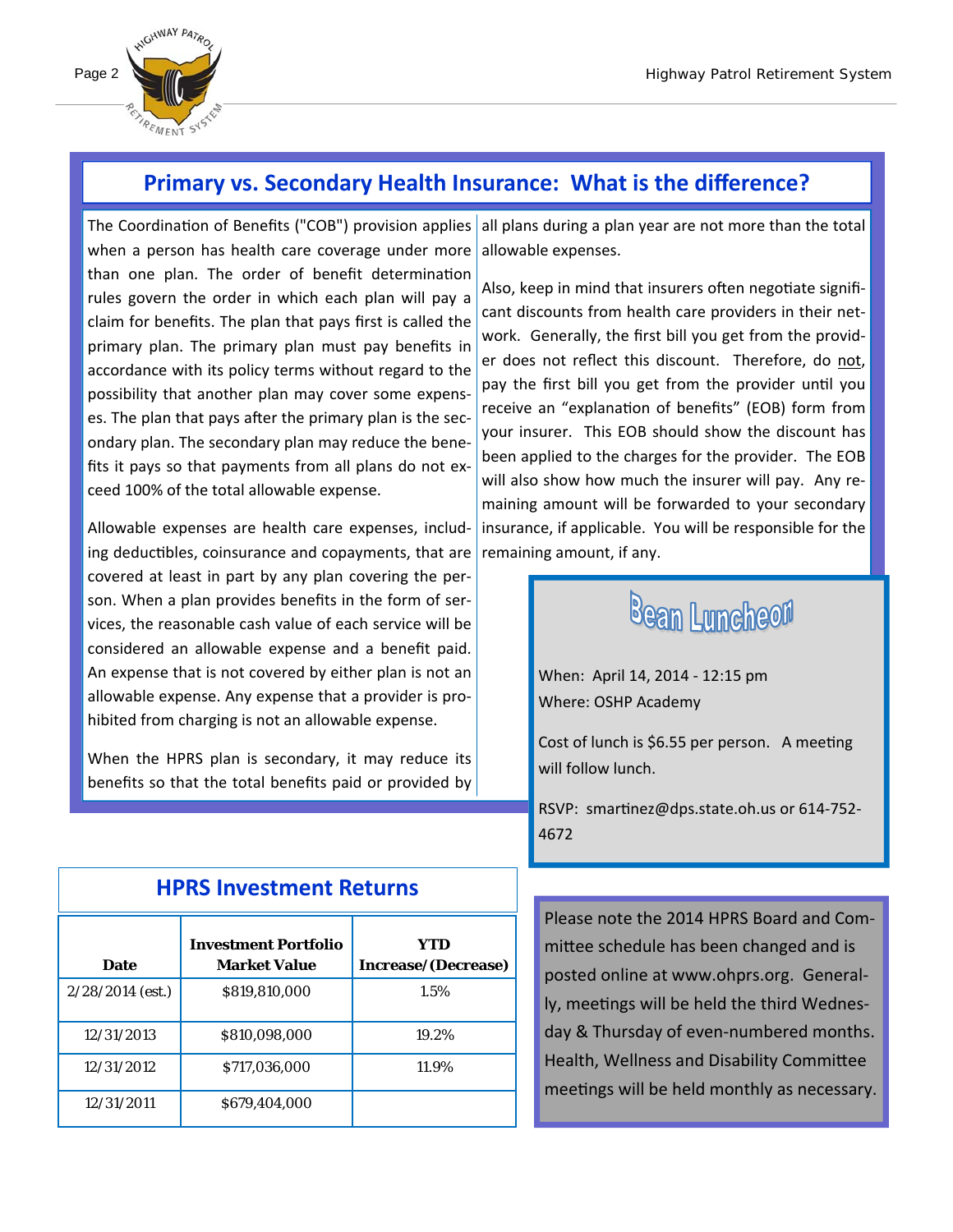

# **2014 Snowbird ‐ Naples, Florida**

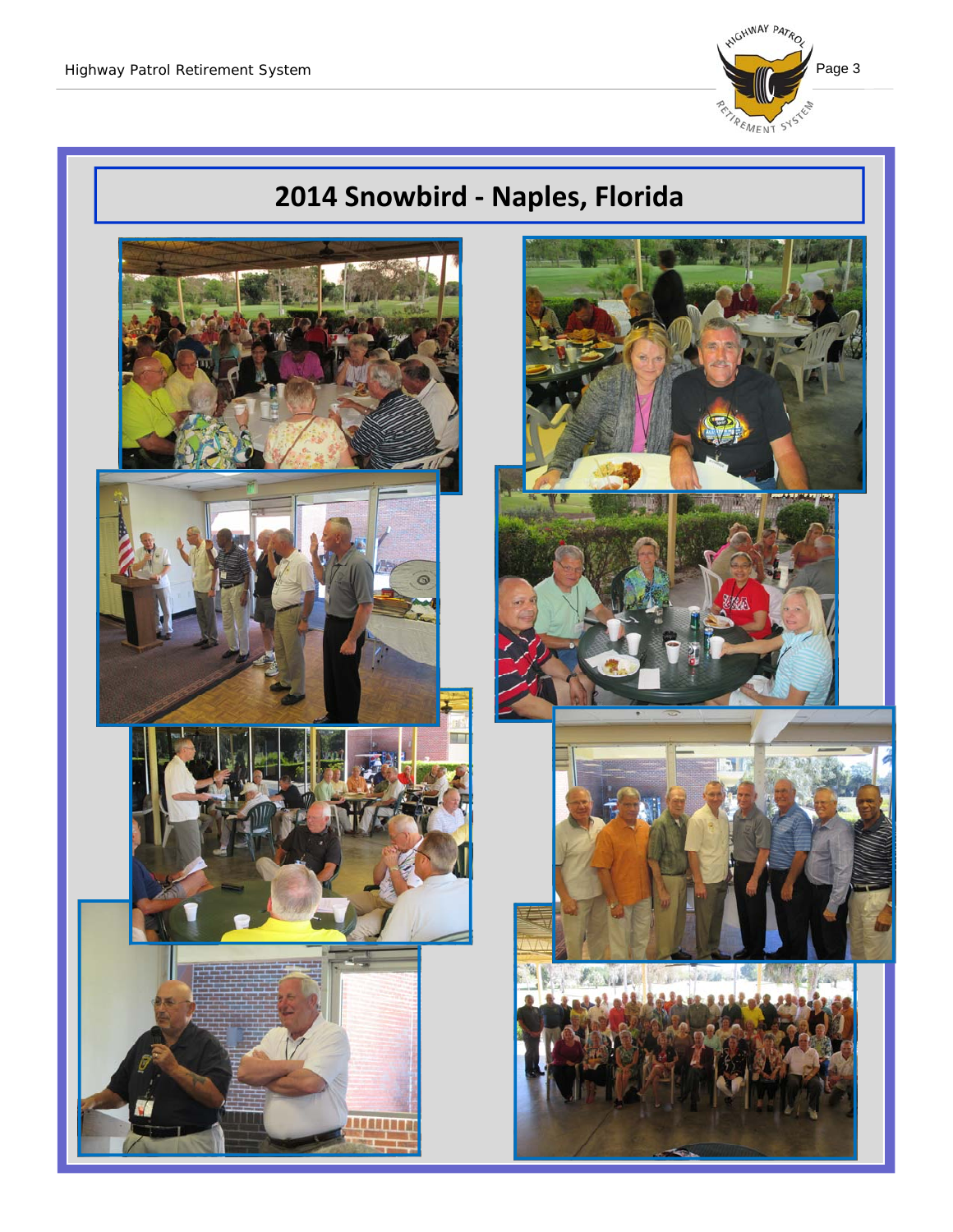

### **Oops! I Forgot my HPRS Log In Password!**

If you have forgotten your password to log into the HPRS website, you can follow these easy steps to reset your password:

- $\Rightarrow$  Go to www.ohprs.org
- $\Rightarrow$  On the right side of the homepage, look for a box labeled "To register or if you have forgotten your password, *click here"*. Click on the link.
- On the next screen on the right side, enter your Login ID and click "*I Forgot My Password".*
- $\Rightarrow$  A temporary password will then be emailed to you. Please follow the instructions in the email and type in the temporary password exactly as it appears. After successfully logging in, you will then be able to change the password to something you will remember.

If you have any problems with resetting your password, registration, or if you have forgotten your Log In ID, please contact HPRS directly.



**The DROP interest rate for January 1—June 30, 2014 has been set at 1.26%.** 

### **AƩenƟon Aetna Members!**

Starting April 1, 2014, you will see changes in the look and timing of your Aetna Explanation of Benefits (EOB). The EOB is the document you receive after a claim is considered by Aetna. The EOB is being redesigned to contain certain required information from the Centers for Medicare Services. Aetna is also changing to a monthly EOB which will contain all claims considered in the previous month. You will no longer receive a single EOB for services from each separate provider that has submitted a claim to Aetna. After April **1, 2014, all providers' services paid in the previous month will be combined into a single monthly statement.** 

#### **HPRS Facts & Figures**

|                                   | <b>Number</b> | <b>Average Benefit</b> | <b>Average Age</b> |
|-----------------------------------|---------------|------------------------|--------------------|
| <b>Service Retirees</b>           | 1,098         | \$43,220               | 66.2               |
| <b>Surviving Spouses/Children</b> | 247/21        | \$16,710/\$2,298       | 75.1/22.5          |
| <b>Disability Retirees</b>        | 124           | \$33,730               | 53.1               |
| Total                             | 1,490         | \$37,450               | 66.0               |

Data as of 3/17/2014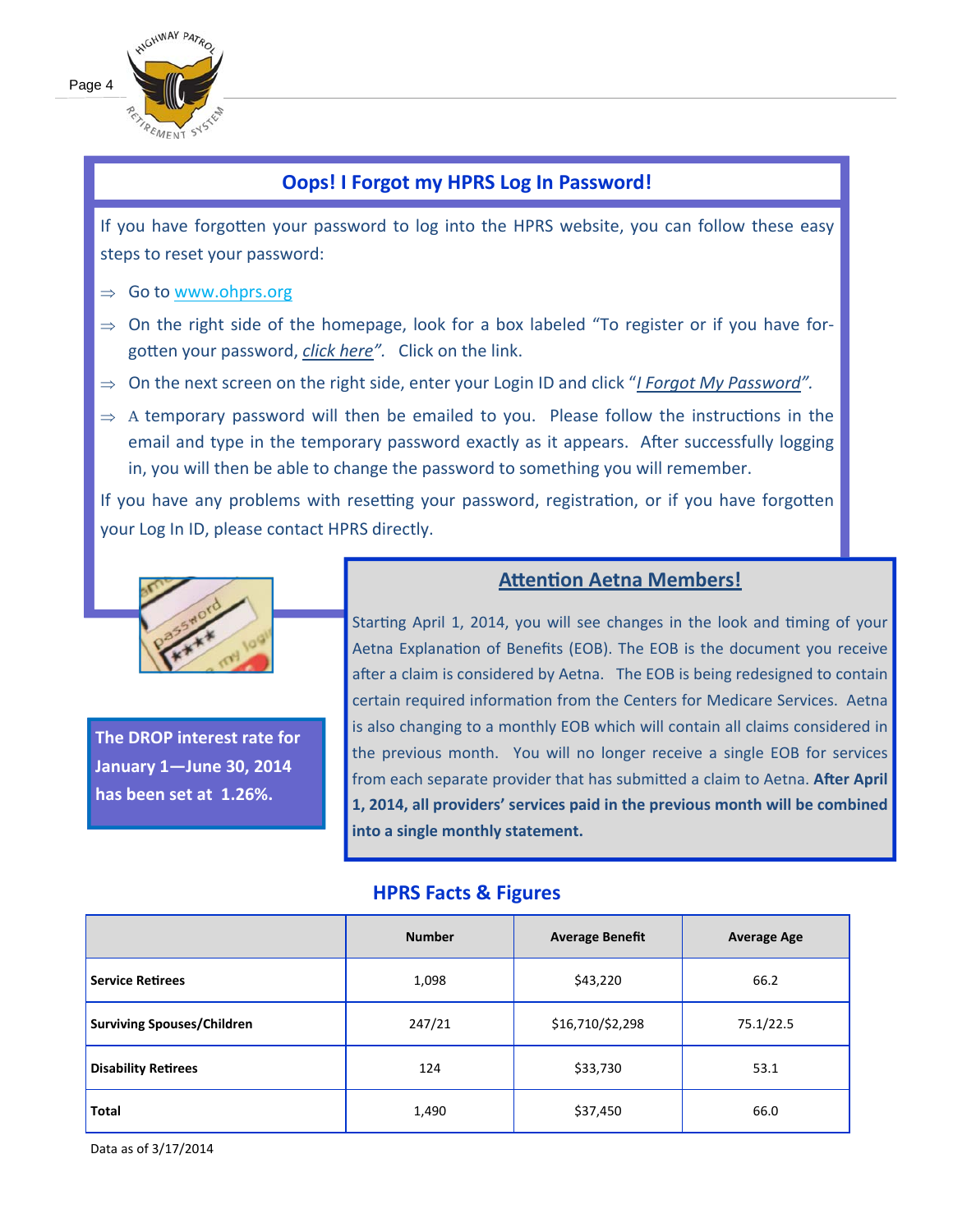

### **Re‐employed ReƟrees and Health Care Coverage**

Health care is important to everyone, and the Board works tirelessly to find ways to ensure they can keep offering the same high level of health care. One way the Board had done this was to require all reemployed retirees secure health coverage through their employer. We have found this system has created confusion and angst for some of our members, which is something we always strive to avoid, and has been complicated to administer causing even greater cost and confusion. The Board re‐ visited the issue and made a change that will streamline the process and remove any confusion.

HPRS coverage will now be available to all retirees – employed or not. We believe this new approach has sever‐ al benefits. First, and foremost, we thought it was im‐ portant that all of our members have access to coverage regardless of their employment status. Second, this will remove the confusion for both our members and the HPRS staff trying to administer the program. And third, we believe this new approach will be a savings for many of our retirees especially in the future.

The program is very simple; all members have access to coverage. If the member works more than thirty hours a week (over any four pay periods), the premium is \$330 per month. We believe this is a great benefit to our members that want to take advantage of HPRS cover‐ age, and the additional premium will help ensure the solvency of our health care fund. Remember, if your employer's coverage is still less than \$330 per month,

you are free to keep that insurance. The benefit is now you have the option to choose and are not forced to take your employer's coverage. For many of our mem‐ bers, the cost of their employer's coverage is more than \$330 per month, so they could save money by switching to HPRS coverage. We think more and more retirees will get to enjoy these savings in the near future as the cost of employer's insurance continues to rise in these uncertain times. Or, you might find that your employer's coverage is less than \$330 per month, but the benefits are not nearly as good as HPRS coverage. Now you have the option to switch. Put simply, the Board wanted you to have the option to do what is best for you and your family.

This change does NOT affect spouse or children premi‐ ums, it only applies to retirees. This change also does not affect secondary coverage. These premiums will still be set each year and will be totally independent of your work status. Again, the only change is, if you are work‐ ing, you may now choose between your employer or HPRS coverage as opposed to being required to take your employer's coverage. And, the higher premium will only be charged if you work more than thirty hours a week. If you work less than thirty hours a week, you will pay the standard premium set by the Board each year. This change goes into effect January 1, 2015. We will be getting further information out to you soon about the transition process.

#### **Capt. Cory Davies, Chair Maj. (ret.) Darryl Anderson, Vice‐ Chair Maj. (ret.) JP Allen Kenneth Boyer Lt. (ret.) Larry Davis Lt. Heidi Marshall Sgt. Jeremy Mendenhall Col. Paul Pride Capt. Carl Roark Lt. Andre Swinerton Joseph Thomas HPRS Board of Trustees**